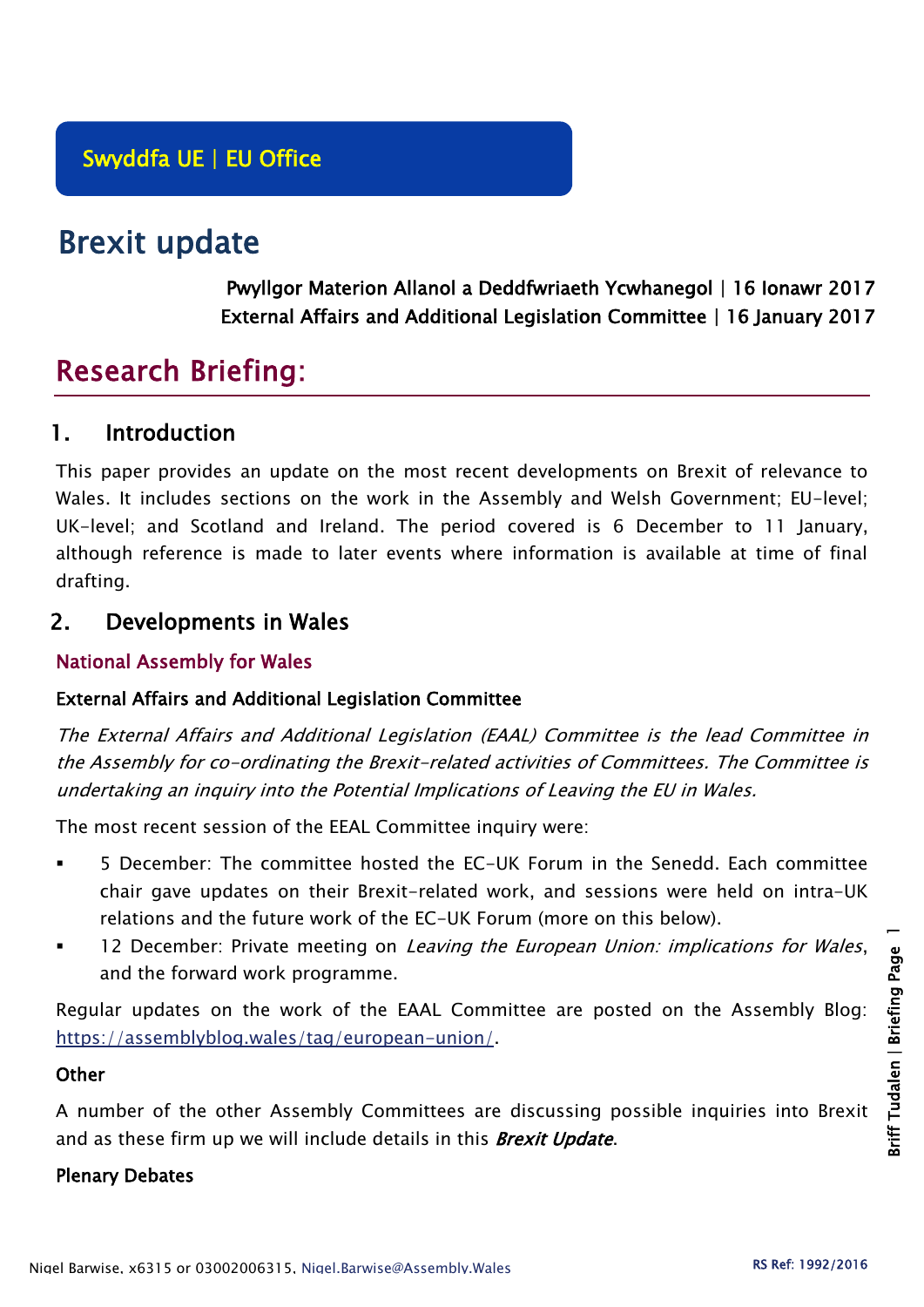- **11 January: [Higher Education and Brexit.](http://www.assembly.wales/en/bus-home/pages/rop.aspx?meetingid=4074&assembly=5&c=Record%20of%20Proceedings#450851)**
- 11 January: [The EU's Single Market and Brexit.](http://www.assembly.wales/en/bus-home/pages/rop.aspx?meetingid=4074&assembly=5&c=Record%20of%20Proceedings#450967)

#### Committee Business

 14 December: [What will human rights in Wales look like after Brexit?](http://senedd.assembly.wales/mgIssueHistoryHome.aspx?IId=16644) – Equality, Local Government and Communities Committee consultation begins.

## Welsh Government

6-7 December: the First Minister Carwyn Jones AM visited Brussels for a series of meetings related to Brexit including a meeting with the European Commission to [discuss the South](http://gov.wales/newsroom/firstminister/2016/161207-far-more-than-just-a-transport-scheme/?lang=en)  [Wales Metro Project.](http://gov.wales/newsroom/firstminister/2016/161207-far-more-than-just-a-transport-scheme/?lang=en) He also met Karmenu Vella, Commissioner for the Environment, Maritime Affairs and Fisheries, and Gianni Pittella MEP, President of the Socialists and Democrats Group in the European Parliament.

7 December: "[Far more than just a transport scheme](http://gov.wales/newsroom/firstminister/2016/161207-far-more-than-just-a-transport-scheme/?lang=en)" - First Minister makes the case for South Wales Metro on Brussels visit

14 December: [Cabinet Secretary welcomes a "strong and fair" deal for Wales' fishing industry](http://gov.wales/newsroom/environmentandcountryside/2016/161214-cabinet-secretary-welcomes-a-strong-and-fair-deal-for-wales-fishing-industry/?lang=en)

4-6 January: [First Minister Carwyn Jones went on a fact-finding trip to Norway](http://gov.wales/newsroom/firstminister/2017/170104norway/?lang=en) to better understand the country's relationship with the European Union.

### News

[Andrew RT Davies AM on the CAP and Brexit](https://www.fginsight.com/news/news/andrew-rt-davies-the-cap-does-not-fit-17790) (Farmers Guardian, 6 January)

# 3. EU level developments

# European Council

13 December: [Council approves the EU's legislative priorities for 2017.](http://www.consilium.europa.eu/en/press/press-releases/2016/12/13-council-approves-eu-legislative-priorities-2017/)

15 December: [The European Council adopted conclusions](http://www.consilium.europa.eu/en/meetings/european-council/2016/12/20161215-euco-conclusions-final_pdf/) on migration, security, economic and social development, youth, Cyprus, and external relations (Ukraine and Syria). The EU27 (EU minus the UK) issued a statement about the [process after Article is triggered](http://www.consilium.europa.eu/en/meetings/european-council/2016/12/20161215-statement-informal-meeting-27_pdf/) by the UK.

# European Commission

8 December: The Commission has [opened infringements against the UK and other countries](http://europa.eu/rapid/press-release_IP-16-4214_en.htm) following the VW emissions case.

# European Parliament

14 December: [Grave consequences if Parliament is all but excluded from EU Brexit talks](http://www.europarl.europa.eu/news/en/news-room/20161214IPR56183/grave-consequences-if-parliament-is-all-but-excluded-from-eu-brexit-talks)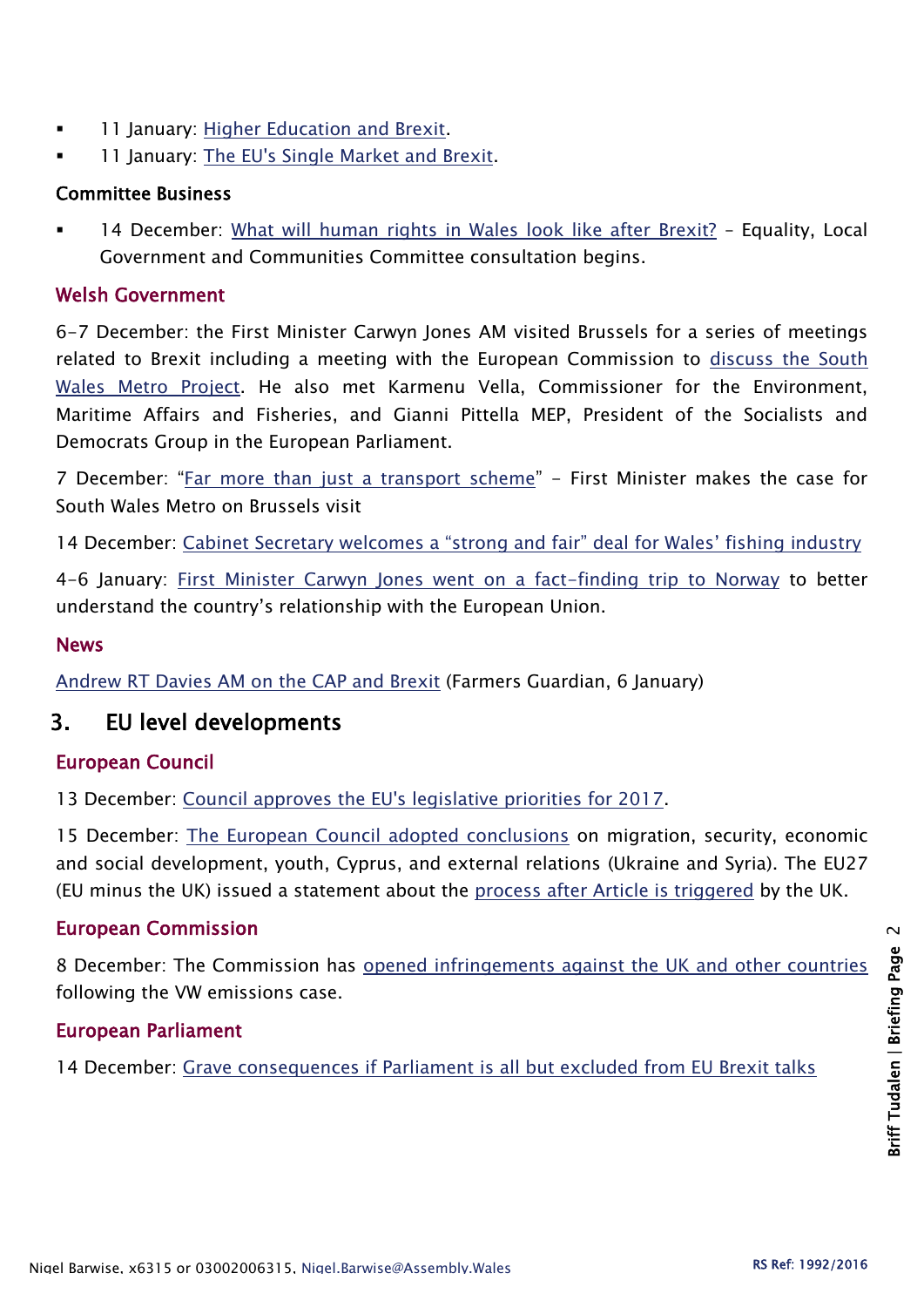#### European News

21 December: Advocate General Sharpston of the Court of Justice of the European Union has issued an opinion that the proposed EU-[Singapore Free Trade Agreement is 'mixed'](http://curia.europa.eu/jcms/upload/docs/application/pdf/2016-12/cp160147en.pdf), ie it can only be concluded by the EU and the Member States acting jointly. Most member states, including the UK, wrote to say that parts of the EUSFTA fall within the shared competence of the EU and the Member States, and even the exclusive competence of the Member States. There has been [speculation that a post-Brexit EU-UK trade deal](http://www.telegraph.co.uk/news/2016/12/21/eus-national-regional-parliaments-get-brexit-deal-veto/?WT.mc_id=tmgliveapp_iosshare_AnGZg1cwm06V) will be regarded similarly.

# 4. UK level developments

#### UK Government

4 January: [Sir Tim Barrow was appointed as UK Permanent Representative to the EU.](https://www.gov.uk/government/news/sir-tim-barrow-appointed-as-uk-permanent-representative-to-the-eu)

### EC-UK Forum

On 5 December the External Affairs and Additional Legislation Committee Chair David Rees hosted a meeting of the EC-UK Forum in the Assembly. The EC-UK Forum is an informal meeting, held under Chatham House rules, of the Chairs of European (or equivalent) Committees in the House of Commons (European Scrutiny Committee; and the newly established Exiting the EU Committee), House of Lords (EU Select Committee), Scottish Parliament (Culture, Tourism, European and External Affairs Committee), and the Northern Ireland Assembly (Committee for the Executive Office). It is held twice annually on a rotating basis.

This was the first EC-UK Forum meeting since the recent elections and since the EU Referendum vote, and focussed primarily on scrutiny of the Brexit process.

# JMC (EN)

7 December meeting in London: Market access, law enforcement, security and criminal justice, civil judicial cooperation, immigration and trade [discussed at second meeting of JMC](https://www.gov.uk/government/uploads/system/uploads/attachment_data/file/575739/07122016JMCENDraftcommuniqueupdated.docx.pdf)  [\(EN\).](https://www.gov.uk/government/uploads/system/uploads/attachment_data/file/575739/07122016JMCENDraftcommuniqueupdated.docx.pdf) Scottish Government: [Concerns remain over lack of clear Article 50 plan.](http://news.gov.scot/news/concerns-remain-over-lack-of-clear-article-50-plan)

On 13 December the Exiting the European Union Committee published a letter from the departmental permanent secretary with [details of topics discussed and terms of reference of](http://www.parliament.uk/documents/commons-committees/Exiting-the-European-Union/16-17/Correspondence/161213-Response-to-EU-Exit-Select-Committee.pdf)  [the JMC\(EN\).](http://www.parliament.uk/documents/commons-committees/Exiting-the-European-Union/16-17/Correspondence/161213-Response-to-EU-Exit-Select-Committee.pdf)

#### House of Commons

On 7 December there was a debate on the [Government's Plan](https://hansard.parliament.uk/commons/2016-12-07/debates/CA09D9B2-9634-41C8-8979-8B9CD82DBB8F/TheGovernmentSPlanForBrexit) for Brexit, which approved the Government publishing its plans before triggering Article 50 by the end of March.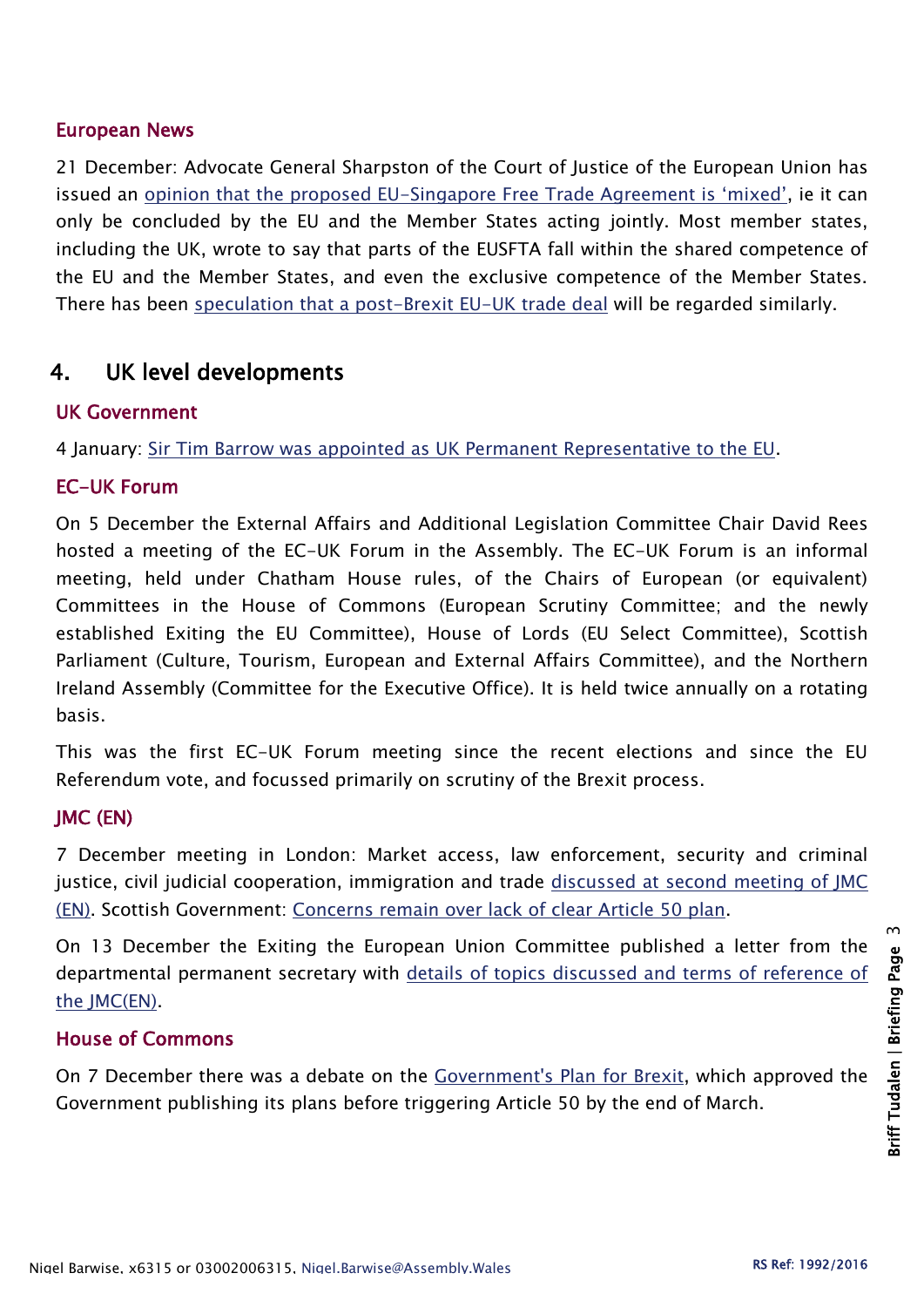On 8 December the Public Administration and Constitutional Affairs Committee published its [report on Inter-institutional relations in the UK,](http://www.publications.parliament.uk/pa/cm201617/cmselect/cmpubadm/839/83902.htm) saying that UK Intergovernmental relations must improve as negotiations to leave EU begin.

On 19 December the [Prime Minister gave a statement about the European Council](https://hansard.parliament.uk/commons/2016-12-19/debates/605D7654-DF44-4B82-A2A5-C07448B2FCD6/EuropeanCouncil2016) of 15 December, and answered questions. There was also a debate on [Exiting the EU: Science and](https://hansard.parliament.uk/commons/2016-12-19/debates/292C9A19-9A13-482A-961B-F893AEE899E9/ExitingTheEUScienceAndResearch)  [Research,](https://hansard.parliament.uk/commons/2016-12-19/debates/292C9A19-9A13-482A-961B-F893AEE899E9/ExitingTheEUScienceAndResearch) opened by the Minister for Universities, Science, Research and Innovation (Jo Johnson), and concluded by the Parliamentary Under-Secretary of State for Exiting the European Union (Robin Walker).

7 December: The European Scrutiny Committee looked at [CETA, Taxation, and the Digital](http://data.parliament.uk/writtenevidence/committeeevidence.svc/evidencedocument/european-scrutiny-committee/meeting-summary-201516/oral/44387.pdf)  [Single Market.](http://data.parliament.uk/writtenevidence/committeeevidence.svc/evidencedocument/european-scrutiny-committee/meeting-summary-201516/oral/44387.pdf)

8 December, Sunderland: The Exiting the European Union Committee took evidence on [what](http://www.parliament.uk/business/committees/committees-a-z/commons-select/exiting-the-european-union-committee/news-parliament-2015/negotiating-objectives-for-eu-withdrawal-sunderland-evidence-16-17/)  [Brexit might mean for Sunderland,](http://www.parliament.uk/business/committees/committees-a-z/commons-select/exiting-the-european-union-committee/news-parliament-2015/negotiating-objectives-for-eu-withdrawal-sunderland-evidence-16-17/) and the priorities of the North East of England.

On 12 December the Welsh Affairs Committee heard from Secretary of State for Wales, Rt Hon Alun Cairns MP and Parliamentary Under-Secretary of State, Guto Bebb MP, including the [effect of Brexit on Wales, and the representation of Wales during Brexit negotiations.](http://www.parliament.uk/business/committees/committees-a-z/commons-select/welsh-affairs-committee/news-parliament-2015/brexit-ev1-cairns-bebb-16-17/)

14 December: The Exiting the European Union Committee questioned the [Secretary of State,](http://www.parliament.uk/business/committees/committees-a-z/commons-select/exiting-the-european-union-committee/news-parliament-2015/uk-negotiating-objectives-for-eu-withdrawal-evidence-16-17/)  [David Davis MP,](http://www.parliament.uk/business/committees/committees-a-z/commons-select/exiting-the-european-union-committee/news-parliament-2015/uk-negotiating-objectives-for-eu-withdrawal-evidence-16-17/) on the UK's negotiating objectives for withdrawal from the EU. On 13 December the Exiting the European Union Committee published a letter from the departmental permanent secretary with [details of topics discussed and terms of reference of](http://www.parliament.uk/documents/commons-committees/Exiting-the-European-Union/16-17/Correspondence/161213-Response-to-EU-Exit-Select-Committee.pdf)  [the JMC\(EN\).](http://www.parliament.uk/documents/commons-committees/Exiting-the-European-Union/16-17/Correspondence/161213-Response-to-EU-Exit-Select-Committee.pdf)

14 December: The European Scrutiny Committee considered [Steel and Control of firearms.](http://data.parliament.uk/writtenevidence/committeeevidence.svc/evidencedocument/european-scrutiny-committee/meeting-summary-201516/oral/44696.pdf)

On 20 December the [Prime Minister gave evidence to the Liaison Committee on exiting the](http://www.parliament.uk/documents/commons-committees/liaison/Prime-Minister-evidence-December-2016.pdf)  [European Union,](http://www.parliament.uk/documents/commons-committees/liaison/Prime-Minister-evidence-December-2016.pdf) and health and social care spending.

21 December: The Environmental Audit Committee asks for written evidence for a new inquiry on the [Future of Chemicals Regulation after the EU Referendum.](http://www.parliament.uk/business/committees/committees-a-z/commons-select/environmental-audit-committee/news-parliament-2015/future-chemicals-regulation-inquiry-launch-16-17/) It will focus on the future of the European Regulation on Registration, Evaluation, Authorisation and Restriction of Chemicals (REACH).

The European Scrutiny Committee wrote to Sir Ivan Rogers, both [before](http://www.parliament.uk/documents/commons-committees/european-scrutiny/Sir-Ivan-Rogers-invite-evidence-session-151216.pdf) and [after](http://www.parliament.uk/documents/commons-committees/european-scrutiny/Sir-Ivan-rogers-further-letter-040117.pdf) his resignation as Permanent Representative of the UK to the EU, to ask him to discuss the work of the UK Permanent Representation. On 18 January the committee will hear from David Lidington MP, Leader of the House of Commons, about European Scrutiny and the [Government.](http://www.parliament.uk/business/committees/committees-a-z/commons-select/european-scrutiny-committee/)

11 January: The Education Committee held a public hearing at Pembroke College, University of Oxford for the first evidence session of its inquiry on the impact of exiting the European [Union on higher education.](http://www.parliament.uk/business/committees/committees-a-z/commons-select/education-committee/news-parliament-2015/brexit-higher-education-evidence-16-17/)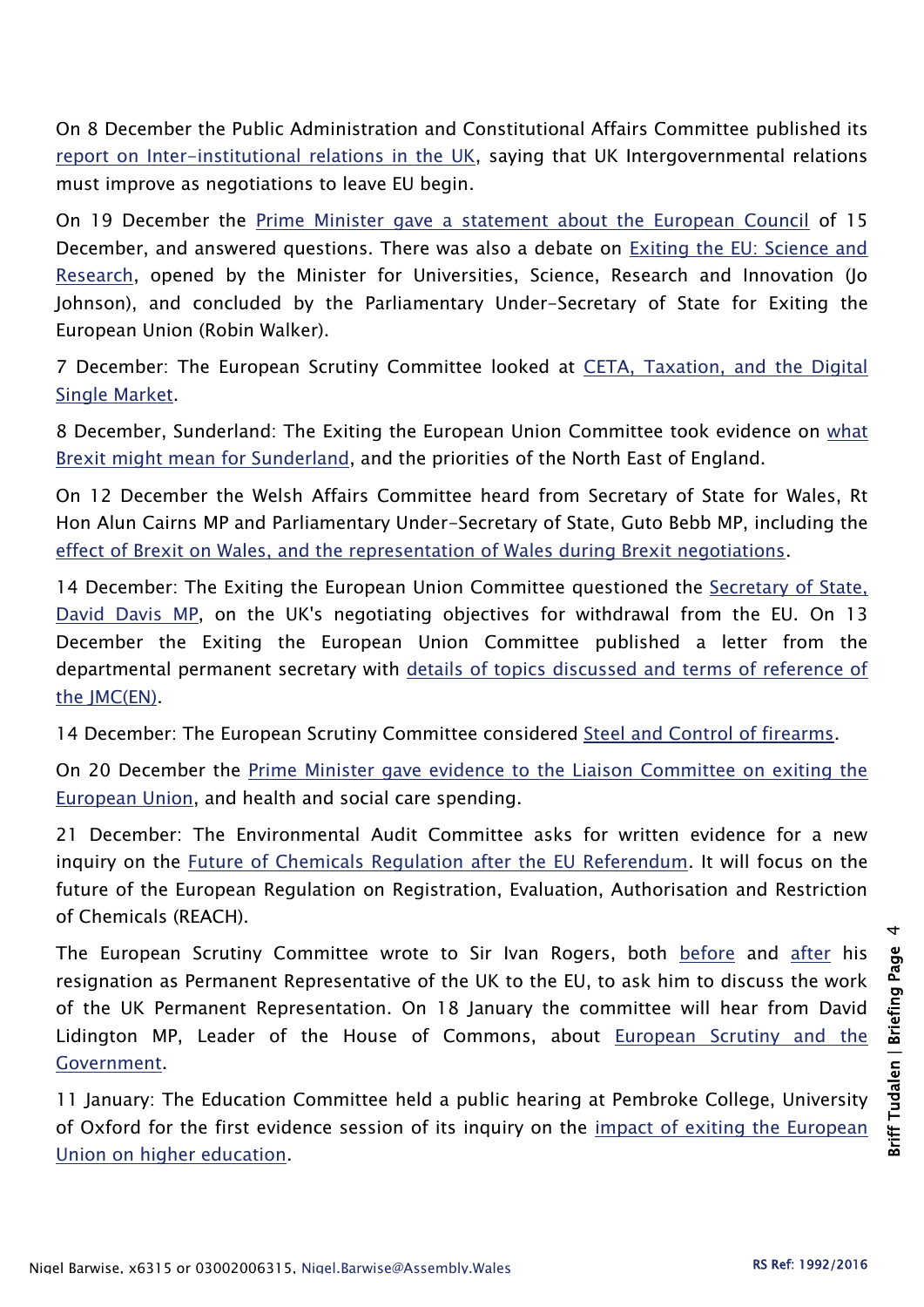19 December, Aberdeen: The Exiting the European Union Committee took evidence on the [opportunities and risks for Scotland post Brexit.](http://data.parliament.uk/writtenevidence/committeeevidence.svc/evidencedocument/exiting-the-european-union-committee/the-uks-negotiating-objectives-for-its-withdrawal-from-the-eu/oral/44763.html) : Opportunities and risks for Scotland after EU exit examined,

4 January: The Environmental Audit Committee published The Future of the Natural [Environment after the EU Referendum,](http://www.publications.parliament.uk/pa/cm201617/cmselect/cmenvaud/599/59902.htm) including the evidence. The committee chair said: "Protections for Britain's wildlife and special places currently guaranteed under European law could end up as 'zombie legislation' even with the Great Repeal Bill. The Government should safeguard protections for Britain's wildlife and special places in a new Environmental Protection Act. UK farming faces significant risks – from a loss of subsidies and tariffs on farm exports to increased competition from countries with weaker food, animal welfare and environmental standards. The Government must not trade away these key protections as we leave the EU. It should also give clarity over any future farm subsidies."

# House of Lords

The House of Lords European Union Committee and its six Sub-Committees is undertaking a "[co-ordinated series of inquiries](http://www.parliament.uk/business/committees/committees-a-z/lords-select/eu-select-committee-/news-parliament-2015/co-ordinated-inquries-launch/) into the key issues that will arise in the forthcoming negotiations on Brexit".

On 8 December there was a debate on the [effect of Brexit on the Armed Forces and the](https://hansard.parliament.uk/Lords/2016-12-08/debates/C7EEA7F0-D43F-4214-8C79-A23019A9FE8F/BrexitArmedForcesAndDiplomaticService)  [Diplomatic Service.](https://hansard.parliament.uk/Lords/2016-12-08/debates/C7EEA7F0-D43F-4214-8C79-A23019A9FE8F/BrexitArmedForcesAndDiplomaticService)

On 12 December there was a question on [European Union: Environmental Policy,](https://hansard.parliament.uk/lords/2016-12-12/debates/8C62D00C-619B-4590-9194-A2B06DECF90C/EuropeanUnionEnvironmentalPolicy) and another on [Brexit: Consumer Rights Policy.](https://hansard.parliament.uk/lords/2016-12-12/debates/A4CD63B8-E9C5-4F2F-84E3-3127459FEADB/BrexitConsumerRightsPolicy)

On 13 December there were questions on [Brexit: Constitutional Reform and Governance Act](https://hansard.parliament.uk/lords/2016-12-13/debates/5004B328-4930-471B-B941-0535FF245C8E/BrexitConstitutionalReformAndGovernanceAct2010)  [2010,](https://hansard.parliament.uk/lords/2016-12-13/debates/5004B328-4930-471B-B941-0535FF245C8E/BrexitConstitutionalReformAndGovernanceAct2010) and also on [Brexit: European Union Citizenship.](https://hansard.parliament.uk/lords/2016-12-13/debates/7DF9AD0E-12FA-458F-8D2C-0ECB77F75804/BrexitEuropeanUnionCitizenship)

On 14 December there was a question on [Immigration: International Students,](https://hansard.parliament.uk/lords/2016-12-14/debates/C803CF1E-BC3E-4462-9FF4-A4AAFC583288/ImmigrationInternationalStudents) and on 15 December a question on [Brexit: Higher Education.](https://hansard.parliament.uk/lords/2016-12-15/debates/A27DA2A8-3FAC-490F-A1B7-1498D2BC0E08/BrexitHigherEducation)

19 December: a question on [Brexit: World Trade Organization Rules;](https://hansard.parliament.uk/lords/2016-12-19/debates/35109A6B-70B5-43ED-BBA9-BCC0A27D379E/BrexitWorldTradeOrganizationRules) a question on [Brexit:](https://hansard.parliament.uk/lords/2016-12-19/debates/31CECB77-7662-40C0-A20B-E42070F56780/BrexitInvocationOfArticle50)  [Invocation of Article 50;](https://hansard.parliament.uk/lords/2016-12-19/debates/31CECB77-7662-40C0-A20B-E42070F56780/BrexitInvocationOfArticle50) and the [government's European Council statement](https://hansard.parliament.uk/lords/2016-12-19/debates/33F1A512-73A5-4F0A-860F-F5A9EFFDB9FE/EuropeanCouncilDecember2016) was repeated, followed by questions.

On 21 December the EU Home Affairs Sub-Committee took evidence from the Office for National Statistics on migration between the UK and EU.

On 6 December the EU Justice Sub-Committee takes evidence from key academics, practitioners and former senior judges at the start of their new inquiry: Brexit: civil justice [cooperation and the CJEU.](http://www.parliament.uk/business/committees/committees-a-z/lords-select/eu-justice-subcommittee/inquiries/parliament-2015/brexit-civil-justice-cooperation/) An [evidence session](http://www.parliament.uk/business/committees/committees-a-z/lords-select/eu-justice-subcommittee/news-parliament-2015/brexit-cjo-harris-lord-jones/) with lawyers was on 13 December. On 14 December the committee published its report [Brexit: acquired rights.](http://www.publications.parliament.uk/pa/ld201617/ldselect/ldeucom/82/82.pdf)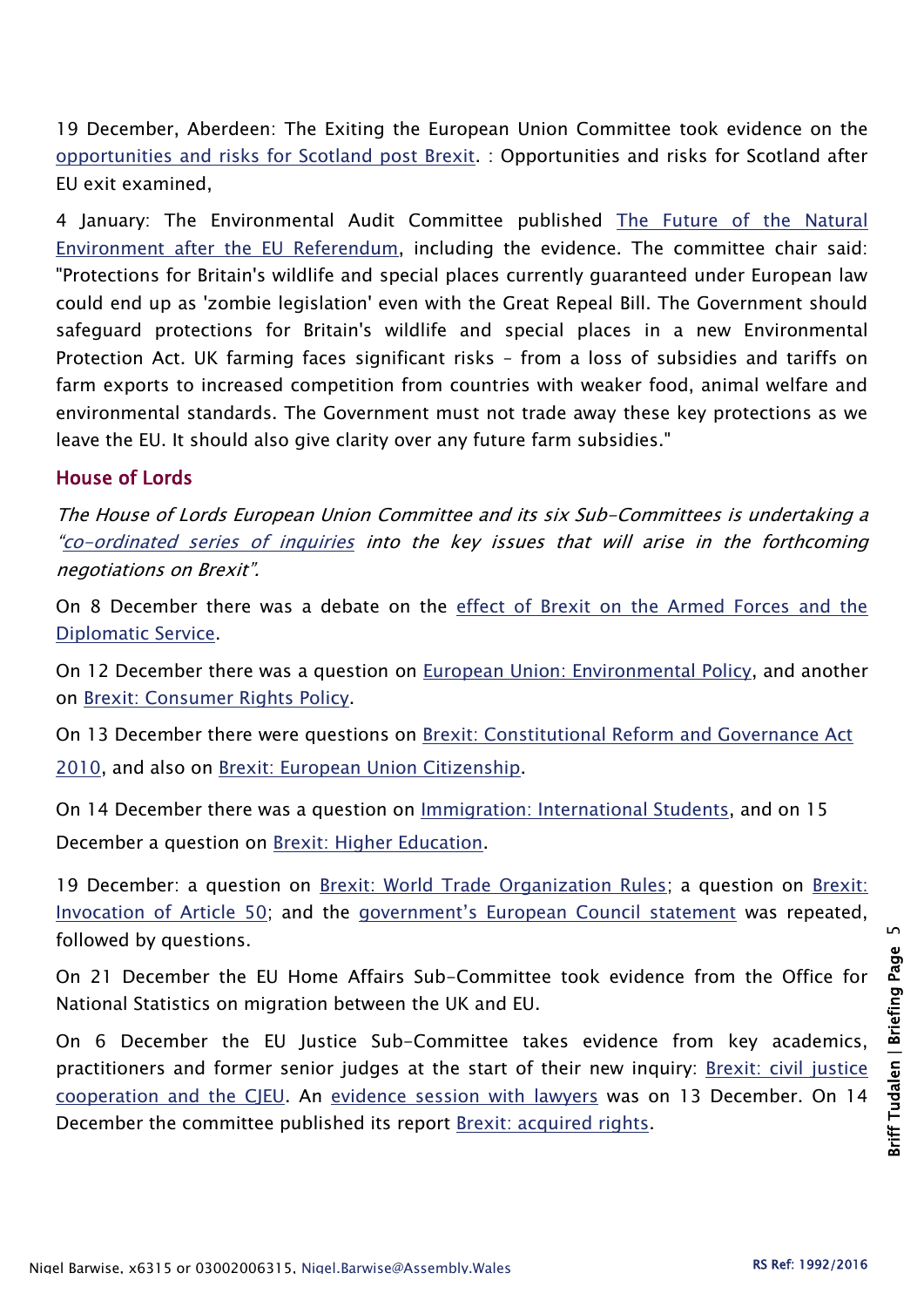9 December: The EU Home Affairs Sub-Committee took evidence from business and public sector interest groups on the impact of [possible options for UK-EU movement of people](http://www.parliament.uk/business/committees/committees-a-z/lords-select/eu-home-affairs-subcommittee/news-parliament-2015/business-groups-eu--migration/) after the UK leaves the EU.

12 December: The House of Lords European Union Committee published its report Brexit: [UK-Irish relations](http://www.publications.parliament.uk/pa/ld201617/ldselect/ldeucom/76/76.pdf) calling on all parties to give "official recognition to the special, unique nature of UK-Irish relations". The [evidence](http://www.parliament.uk/documents/lords-committees/eu-select/Brexit-UK-Irish-Evidence-Volume.pdf) was published. On 20 December the committee heard evidence for the [Brexit: Crown Dependencies](http://www.parliament.uk/business/committees/committees-a-z/lords-select/eu-select-committee-/inquiries/parliament-2015/brexit-crown-dependencies/) inquiry from the three Chief Ministers of Jersey, Guernsey, and the Isle of Man.

13 December: The EU Internal Market and External Affairs Sub-Committees published their [report on frameworks for UK-EU trade after Brexit.](http://www.publications.parliament.uk/pa/ld201617/ldselect/ldeucom/72/72.pdf) The report evaluates four main models for future UK-EU trade. It concludes there is always an inherent trade-off between liberalising trade and the exercise of sovereignty. The [evidence was also published.](http://www.parliament.uk/documents/lords-committees/eu-sub-com-b/Evidence%20volume-Brexit-options%20for%20trade.pdf)

13 December: The EU Financial Affairs Sub-Committee is investigating the [implications of](http://www.parliament.uk/business/committees/committees-a-z/lords-select/eu-financial-affairs-subcommittee/news-parliament-2015/brexit-eu-budget-inquiry-launch/)  [Brexit for the UK's contributions to and receipts from the EU budget](http://www.parliament.uk/business/committees/committees-a-z/lords-select/eu-financial-affairs-subcommittee/news-parliament-2015/brexit-eu-budget-inquiry-launch/).

13 December: The European Union Committee took [evidence for its inquiry Brexit: Gibraltar.](http://data.parliament.uk/writtenevidence/committeeevidence.svc/evidencedocument/european-union-committee/brexit-gibraltar/oral/44694.html)

14 December: The EU Financial Affairs Sub-Committee begin its short inquiry into [Brexit: EU](http://www.parliament.uk/business/committees/committees-a-z/lords-select/eu-financial-affairs-subcommittee/news-parliament-2015/eu-budget-academics-evidence-session/)  [budget.](http://www.parliament.uk/business/committees/committees-a-z/lords-select/eu-financial-affairs-subcommittee/news-parliament-2015/eu-budget-academics-evidence-session/) On 11 January [lawyers were questioned on the EU budget post-Brexit.](http://www.parliament.uk/business/committees/committees-a-z/lords-select/eu-financial-affairs-subcommittee/news-parliament-2015/lawyers-questioned-eu-budget/)

14 December: The Justice Sub-Committee published its inquiry [Brexit: acquired rights.](http://www.publications.parliament.uk/pa/ld201617/ldselect/ldeucom/82/82.pdf)

15 December: The EU Financial Affairs Sub-Committee published its report on [Brexit:](http://www.publications.parliament.uk/pa/ld201617/ldselect/ldeucom/81/81.pdf)  [financial services,](http://www.publications.parliament.uk/pa/ld201617/ldselect/ldeucom/81/81.pdf) and the [evidence,](http://documents/lords-committees/eu-financial-affairs-subcommittee/Brexit-financial-services/Brexit-financial-services-evidence-volume.pdf) saying that a transitional period for financial services is vital following Brexit.

16 December: Access to EU tools and agencies such as the European Arrest Warrant, Europol, Eurojust, the Schengen Information System (SIS II) and the European Criminal Records Information System or to credible replacements is vital to the ability of UK law enforcement agencies to fight crime and keep the public safe - EU Home Affairs Sub-Committee in its report [Brexit: future UK-EU security and police cooperation.](http://www.publications.parliament.uk/pa/ld201617/ldselect/ldeucom/77/77.pdf) The [evidence](http://www.parliament.uk/documents/lords-committees/eu-home-affairs-subcommittee/Evidence-Brexit-Policing.pdf) was also published.

17 December: The EU Energy and Environment Sub-Committee published its [report on](http://www.publications.parliament.uk/pa/ld201617/ldselect/ldeucom/78/78.pdf)  [managing shared fish stocks](http://www.publications.parliament.uk/pa/ld201617/ldselect/ldeucom/78/78.pdf) following Brexit. The [evidence volume](http://www.parliament.uk/documents/lords-committees/eu-energy-environment-subcommittee/Brexit-fisheries/Fisheries-evidence-volume-Written-Oral.pdf) was also published.

The EU Energy and Environment Sub-Committee has published the oral and written [evidence](http://www.parliament.uk/documents/lords-committees/eu-energy-environment-subcommittee/Brexit-environment-climate-change/Brexit-Environment-Climate-Change-Written-Oral-Evidence-Volume.pdf)  [for the inquiry Brexit: Environment and Climate Change](http://www.parliament.uk/documents/lords-committees/eu-energy-environment-subcommittee/Brexit-environment-climate-change/Brexit-Environment-Climate-Change-Written-Oral-Evidence-Volume.pdf)

10 January: The European Union Committee took evidence from David Jones MP, Department for Exiting the European Union, and from Alok Sharma MP, Foreign and Commonwealth Office, on the [outcome of the December European Council meeting.](http://www.parliament.uk/business/committees/committees-a-z/lords-select/eu-select-committee-/news-parliament-2015/post-european-council-evidence-100117/)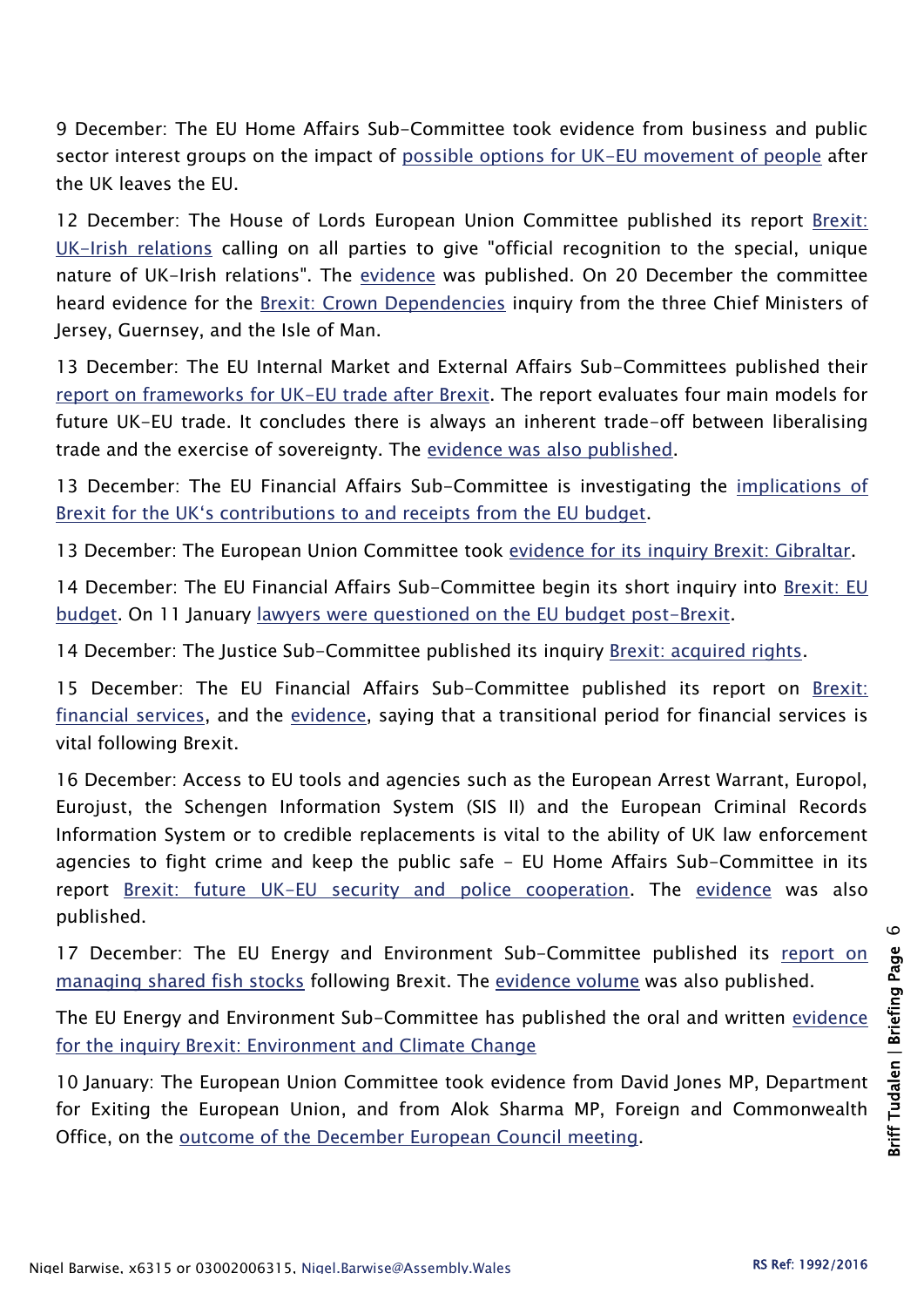# 5. Scotland

# Scottish Parliament

13 December: There was a debate on [international migrants in Scotland.](http://www.parliament.scot/parliamentarybusiness/report.aspx?r=10687&i=98142)

20 December: The First Minister opened a debate with a statement on [Scotland's Place in](http://www.parliament.scot/parliamentarybusiness/report.aspx?r=10701&i=98260)  [Europe.](http://www.parliament.scot/parliamentarybusiness/report.aspx?r=10701&i=98260)

10 January: Government debate - [Scotland's Place in the European Union](http://bb.parliament.scot/#20170110) - Protecting and [Promoting Human Rights and Fundamental Freedoms](http://bb.parliament.scot/#20170110)

8 December: The Culture, Tourism, Europe and External Relations Committee held a [round](http://www.parliament.scot/parliamentarybusiness/report.aspx?r=10685)[table session on EU migration,](http://www.parliament.scot/parliamentarybusiness/report.aspx?r=10685) part of their inquiry into the implications of the result of the European Union referendum for Scotland.

15 December: The committee had a [discussion on the rights of EU nationals.](http://www.parliament.scot/parliamentarybusiness/report.aspx?r=10699&i=98238)

# Scottish Government

7 December: Scottish Government statement after JMC (EN) - [Concerns remain over lack of](http://news.gov.scot/news/concerns-remain-over-lack-of-clear-article-50-plan)  [clear Article 50 plan.](http://news.gov.scot/news/concerns-remain-over-lack-of-clear-article-50-plan)

20 December: The government published [Scotland's Place in Europe](http://www.gov.scot/Resource/0051/00512073.pdf). The overriding concern is to protect Scotland's national interests. Also: Ensure Scotland's voice is heard and acted upon; Maintain Scotland's current position in the European Single Market; Determined to avoid a "hard Brexit".

26 December: [Single Market membership](http://news.gov.scot/news/single-market-membership)

27 December: [EU funding vital to college sector](http://news.gov.scot/news/eu-funding-vital-to-college-sector)

9 January: [Brexit threatens creative industries](http://news.gov.scot/news/brexit-threatens-creative-industries)

# 6. Northern Ireland

# Northern Ireland Executive

6 December: [Ministers address Oireachtas Committee on EU Referendum impacts](https://www.finance-ni.gov.uk/news/ministers-address-oireachtas-committee-eu-referendum-impacts)

14 December: [McIlveen welcomes outcome of EU Fisheries Council](https://www.daera-ni.gov.uk/news/mcilveen-welcomes-outcome-eu-fisheries-council)

4 January: [Agri-food can look forward with optimism](https://www.daera-ni.gov.uk/news/agri-food-can-look-forward-optimism-mcilveen-tells-prestigious-farming-conference)

# 7. UK Ireland relations

The (Irish) EU Commissioner for Agriculture Phil Hogan urges [Ireland to keep distance from](http://www.irishtimes.com/news/politics/phil-hogan-urges-ireland-to-keep-distance-from-uk-on-brexit-1.2929333#.WHNSUhA304o.twitter)  [UK on Brexit](http://www.irishtimes.com/news/politics/phil-hogan-urges-ireland-to-keep-distance-from-uk-on-brexit-1.2929333#.WHNSUhA304o.twitter) (Irish Times, 9 January)

# 8. Other reports published

[Brexit: How rebel MPs outfoxed Cameron to get an EU referendum](http://www.bbc.co.uk/news/uk-politics-parliaments-38402140) (BBC)